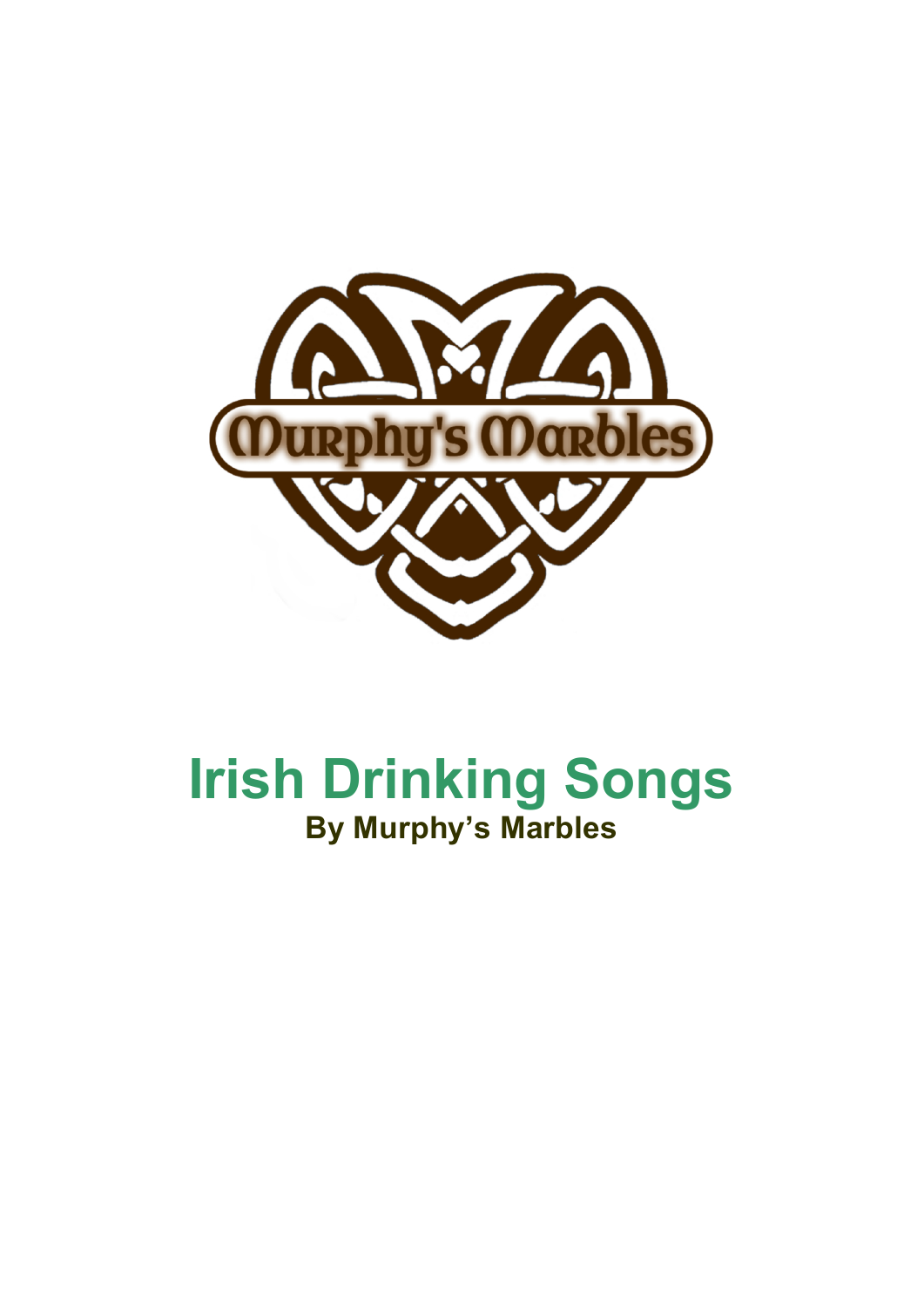# **LEAVING OF LIVERPOOL**

C F C Farewell the Prince's Landing Stage,<br>F C G F C G River Mersey - Fare thee well.<br>C F C F C For I'm am bound for California, **G** C A place I know right well.

# **Chorus**

C G F C So fare thee well my own true love; General Control of General Control Co When I return united we shall be. C F C It's not the leaving of Liverpool that grieverth me, **G** C But my darling when I think of thee.

I am shipped on a yankee clipper ship, Davy Crockett is her name, and her captains name is Burgess And they say she is a floating grave **Chorus** So fare thee well my own true love; When I return united we shall be. It's not the leaving of Liverpool that grieverth me, But my darling when I think of thee.

It's me second trip on the Crockett with Burgess once before And I reckon I know him well: If a man's a sailor he'll be alright but if not why he's sure in hell

#### **Chorus**

So fare thee well my own true love; When I return united we shall be. It's not the leaving of Liverpool that grieverth me, But my darling when I think of thee

Farewell to Lower Frederick's Street, Ensign Terrace and old Parky Lane; For I know it's going to be a long, long time Before I see you again.

#### **Chorus**

So fare thee well my own true love; When I return united we shall be. It's not the leaving of Liverpool that grieverth me, But my darling when I think of thee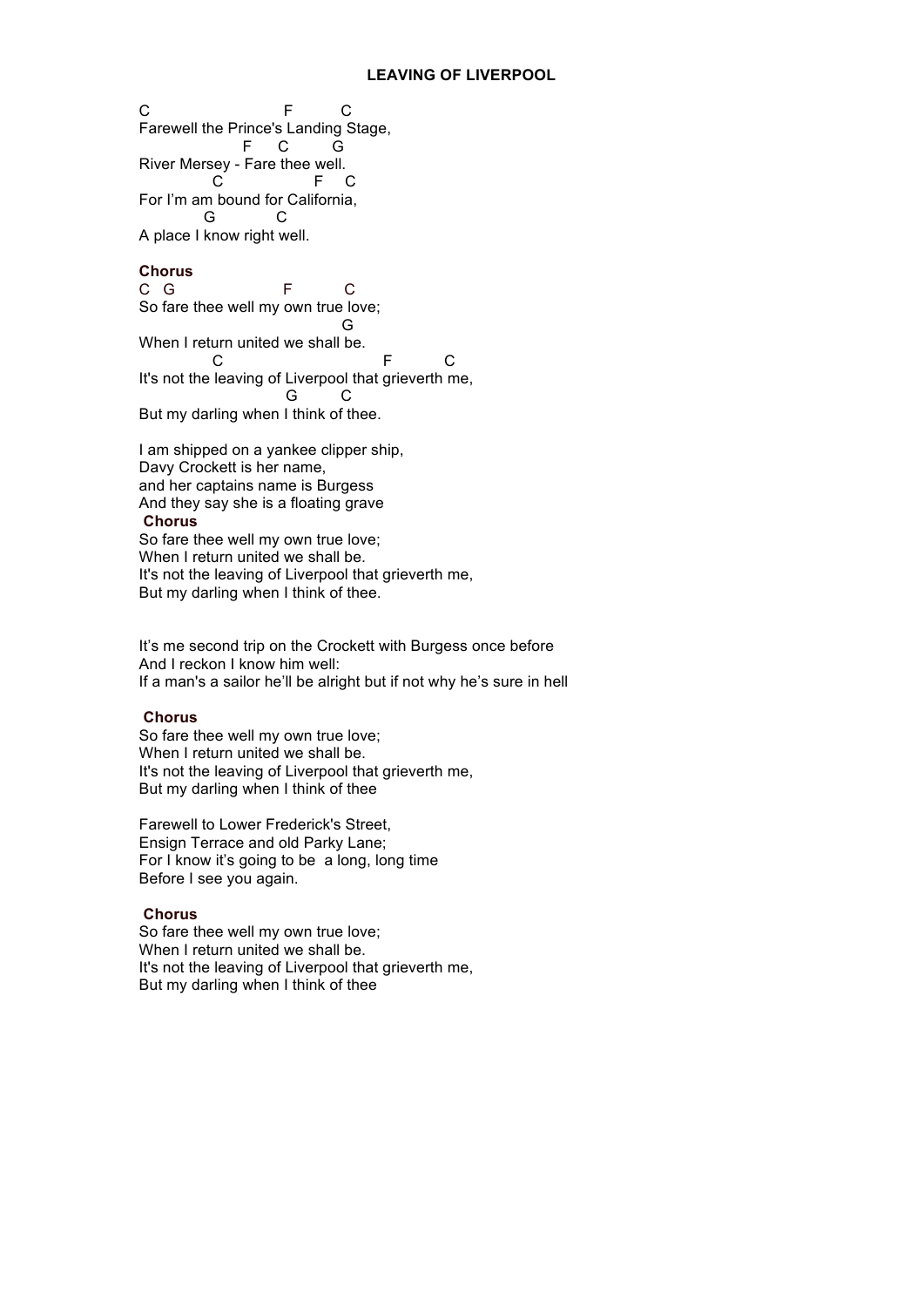# **Black Velvet Band, The**

**Traditional** Capo  $5<sup>th</sup>$  Fret

There can be minor chords in this song we left them out to give an earthier feel to the story

*C F Well, in a neat little town they call Belfast, apprentice to trade I was G Bound C G C Many an hours sweet happiness, have I spent in that neat little town F C F A sad misfortune came over me, which caused me to stray from the G land C G Far away from my friends and relations, betrayed by the black velvet C band C Her eyes they shone like diamonds F G I thought her the queen of the land C And her hair it hung over her shoulder G C Tied up with a black velvet band* 

*As I took a stroll down Broadway, meaning not long for to stay When who should I see but this pretty fair maid came a prancing along the highway She was both fair and handsome, her neck it was just like a swans And her hair it hung over her shoulder, tied up with a black velvet band* 

*Her eyes they shone like diamonds I thought her the queen of the land And her hair it hung over her shoulder Tied up with a black velvet band* 

*I took a stroll with this pretty fair maid, and a gentleman passing us by Well I knew she meant the doing of him, by the look in her roguish black eye A gold watch she took from his pocket and placed it right in to my hand And the very first thing that I said was bad zest to the black velvet band* 

*Her eyes they shone like diamonds I thought her the queen of the land And her hair it hung over her shoulder Tied up with a black velvet band* 

*Before the judge and the jury, next morning I had to appear The judge he says to me: "Young man, your case it is proven clear We'll give you seven years penal servitude, to be spent faraway from the land Far away from your friends and relations, betrayed by the black velvet band"* 

*Her eyes they shone like diamonds I thought her the queen of the land And her hair it hung over her shoulder Tied up with a black velvet band*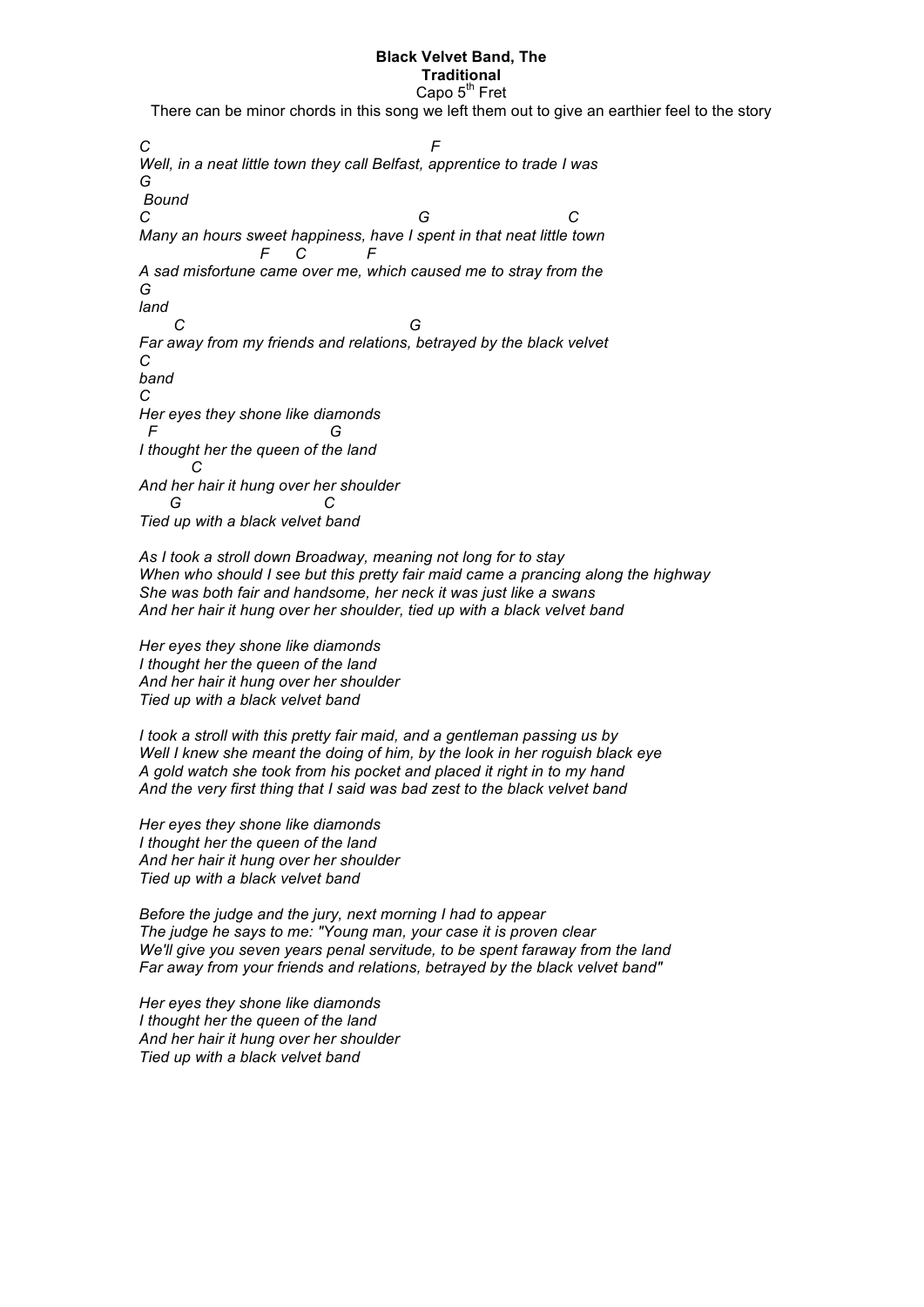# **WHISKEY IN THE JAR**

C Am As I was a goin' over the far famed Kerry mountains<br>F Am F C Am I spied captain Farrell and his money he was counting C Am I first produced my pistol and then produced my rapier F C Said "stand and deliver" I am a bold deceiver

Chorus: C G Asha ring-ama rue rum-a da C F Whack for my daddy-o. Whack for my daddy-o C G C There's whiskey in the jar

I counted out his money and it came to a pretty penny I put it in me napkin and took it home to Jenny She sighed and she swore that she would never leave me But the devils take the women for they never can be easy

# (Chorus)

I went to Jenny's chamber for to take some slumber I took the gold and jewels and for sure 't was no wonder For Jenny drew me charges and she filled them up with water Sent for captain Farrell to be ready for the slaughter

### (Chorus)

't was early in the morning, just an hour before I rose to travel Up came a band of footmen and likewise captain Farrell I first produced me pistol for she stole away me rapier I couldn't shoot the water, so a prisoner I was taken

(Chorus)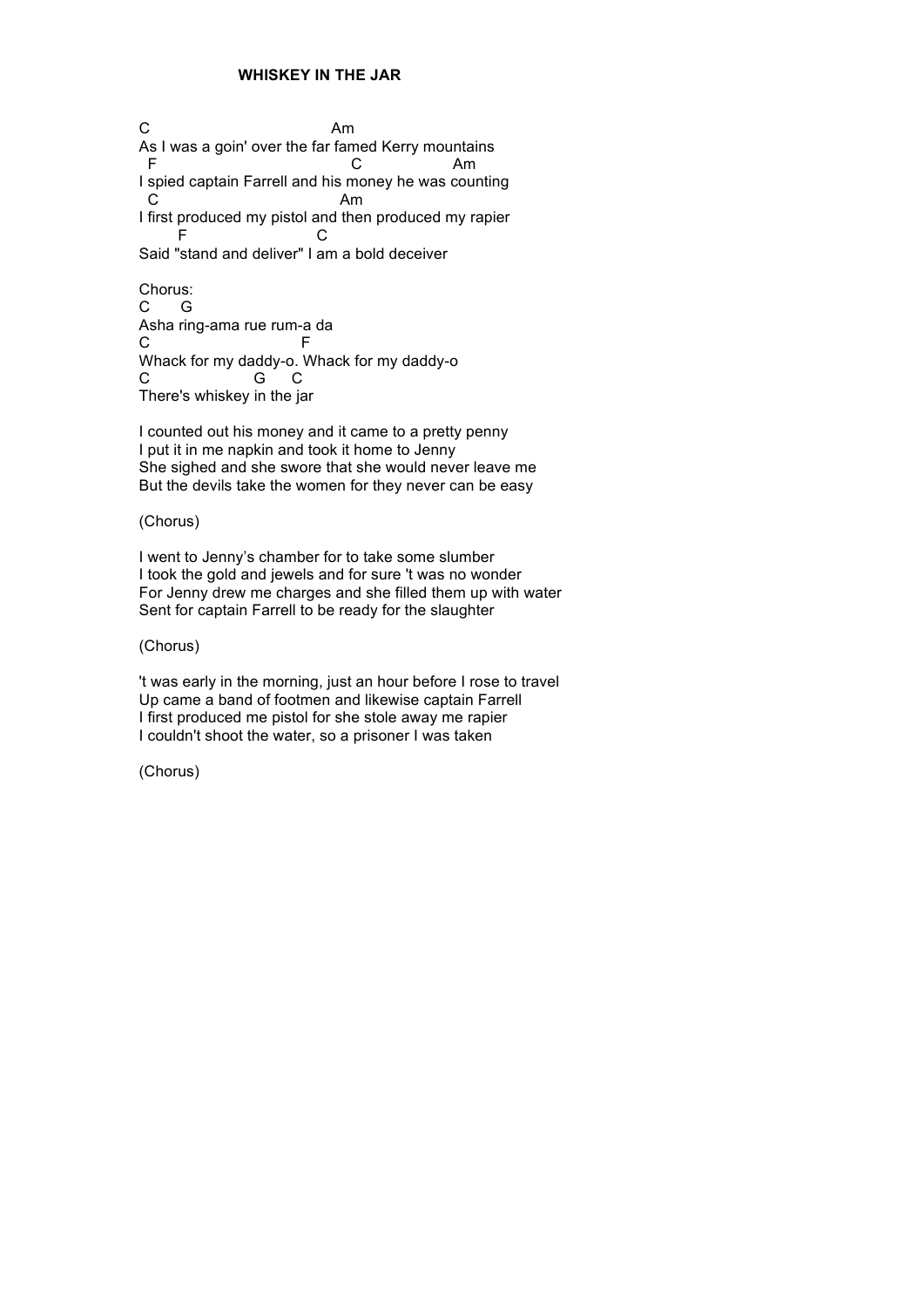Capo  $5<sup>th</sup>$  Fret

Am G Am In the merry month of May from me home I started, Am G Am G Left the girls of Tuam sad and broken hearted. Am G Am Saluted father dear, kissed me darling mother, Am G Am G Drank a pint of beer, me grief and tears to smother, Am Then off to reap the corn, leave where I was born, General Control of General Co Cut a stout black thorn to banish ghosts and goblins; Am In a brand new pair of brogues rattling o'er the bogs General Control of the Control of General Co And fright'ning all the dogs on the rocky road to Dublin. Am G Am One, two, three four, five, Am D G Hunt the Hare and turn her down the rocky road Em Am G Am all the way to Dublin, Whack follol de rah ! In Mullingar that night I rested limbs so weary, Started by daylight next morning blithe and early, Took a drop of pure to keep me heartfrom sinking; Thats a Paddy's cure whenever he's on drinking. See the lassies smile, laughing all the while At me curious style, set my heart a bubblin' Asked me was I hired, wages I required, I was almost tired of the rocky road to Dublin. One, two, three four, five, Hunt the Hare and turn her down the rocky road all the way to Dublin, Whack follol de rah ! In Dublin next arrived, I thought it such a pity To be soon deprived a view of that fine city. So then I took a stroll, all among the quality; Me bundle it was stole, all in a neat locality. Something crossed me mind, when I looked behind, No bundle could I find upon me stick a wobblin' Enquiring for the rogue, they said me Connaught brogue Wasn't much in vogue on the rocky road to Dublin. One, two, three four, five, Hunt the Hare and turn her down the rocky road falling, sailing. he had he; Paddy. rigs, me bubbling; dead, Dublin. road landed, stand it. fly. was a hobble in, road to Dublin.

all the way to Dublin, Whack follol de rah ! I got away from there, me spirits never Landed on the quay, just as the ship was The Captain at me roared, no room said Then I jumped aboard, a cabin found for Down among the pigs, played some hearty Danced some hearty jigs, the water round When off Holyhead I wished meself was Or better for instead on the rocky road to One, two, three four, five, Hunt the Hare and turn her down the rocky all the way to Dublin, Whack follol de rah ! The boys of Liverpool, when we safely Called meself a fool, I could no longer Blood began to boil, temper I was losing; Poor old Erin's Isle they began abusing. "Hurrah me soul" says I, me Shillelagh I let Some Galway boys were nigh and saw I With a load "hurray !" joined in the affray. We soon cleared the way for the rocky One, two, three four, five,

Hunt the Hare and turn her down the rocky road and all the way to Dublin, Whack follol de rah !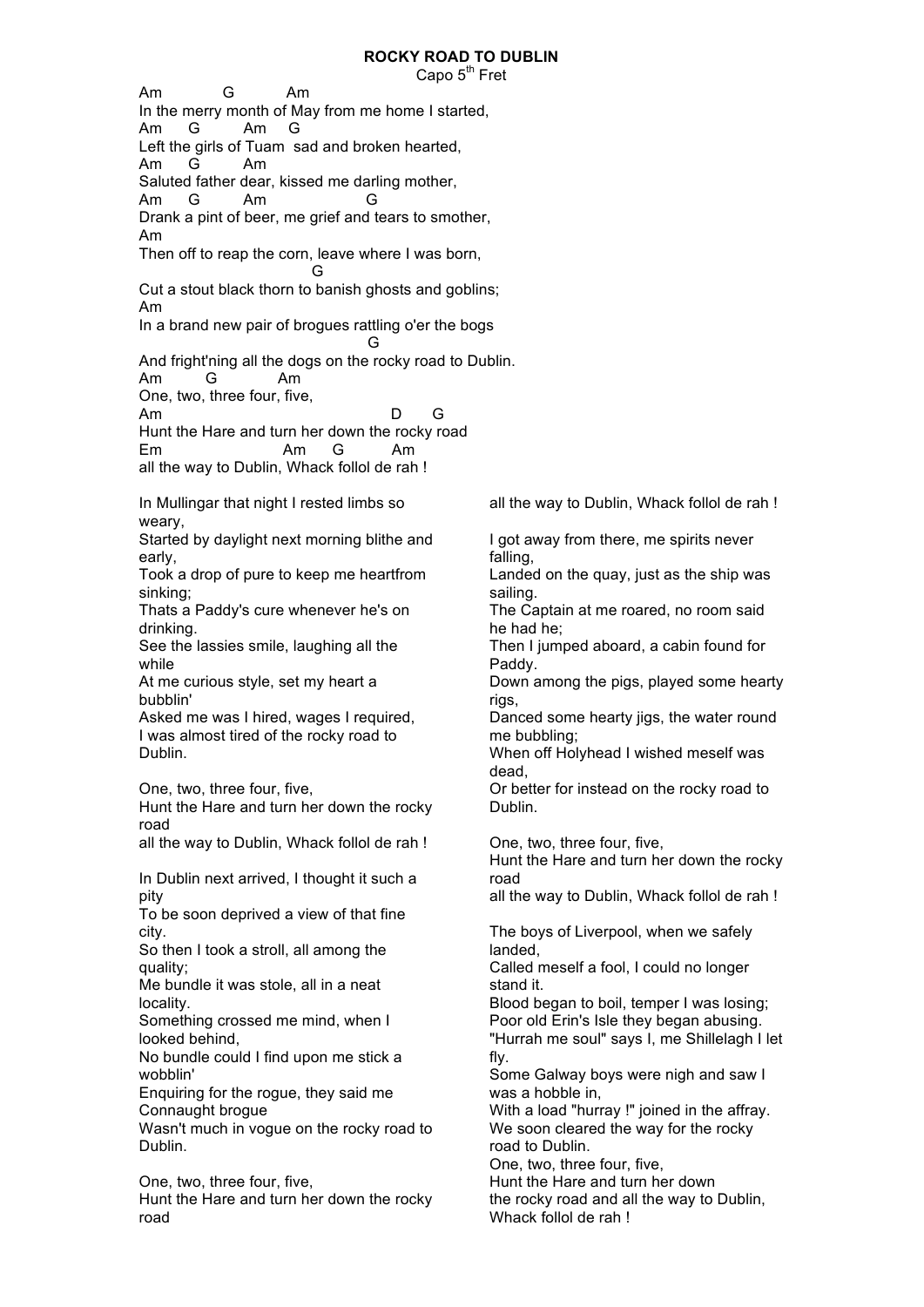#### **Mingulay Boat Song**

#### *This song is in the key of F. It is played with a capo on the third fret Using the chords of the key of D*

D Am G Fill your ore boys let her go boys swing her helm round now all together D Am G D Fill your ore boys let her go boys we are sailing to Mingul-a-y D Am G What care we how wild the main-o what care we for wind or weather D Am G D Fill your ore boys let her go boys we are sailing to Mingul-a-y

Fill your ore boys let her go boys swing her helm round now all together Fill your ore boys let her go boys we are sailing to Mingulay *Instrumental*  Wives are waiting at the quayside looking seaward from the heather

Fill your ore boys let her go boys lest the sun sets on Mingulay

I can see the sea is raging trying to take my man from me row hard Johnny row hard one and all to our arms and Mingulay

#### **THE WILD ROVER**

and the contract of the contract of the contract of the contract of the contract of the contract of the contract of the contract of the contract of the contract of the contract of the contract of the contract of the contra I've been a wild rover for many a the year and G D G I've spent all my money on whisky and beer. **C** C But now I'm returning with gold in great store and G D G I never will play the wild rover no more. D G C And it's no nay never, no nay never no more G C G D G will I play the wild rover no never no more.

> I went into an alehouse I used to frequent and I told the landlady my money was spent. I asked her for credit, She answered ne: "Nay, Such a custom as yours I can get any day".

And it's no nay never, no nay never no more Will I play the wild rover no never no more.

I put my hand in my pocket pulled out sovereigns bright and the landlady's eyes opened wide with delight; she said: "I have beer of the plenty and wine of the best sure the words that I said were only in jest".

> And it's no nay never, no nay never no more will I play the wild rover no never no more.

I'm going home to my parents confess what i have done and I'll ask them to pardon the prodigal son, and if they forgive me as oft-times before, I never will play the wild rover no more.

> And it's no nay never, no nay never no more will I play the wild rover no never no more.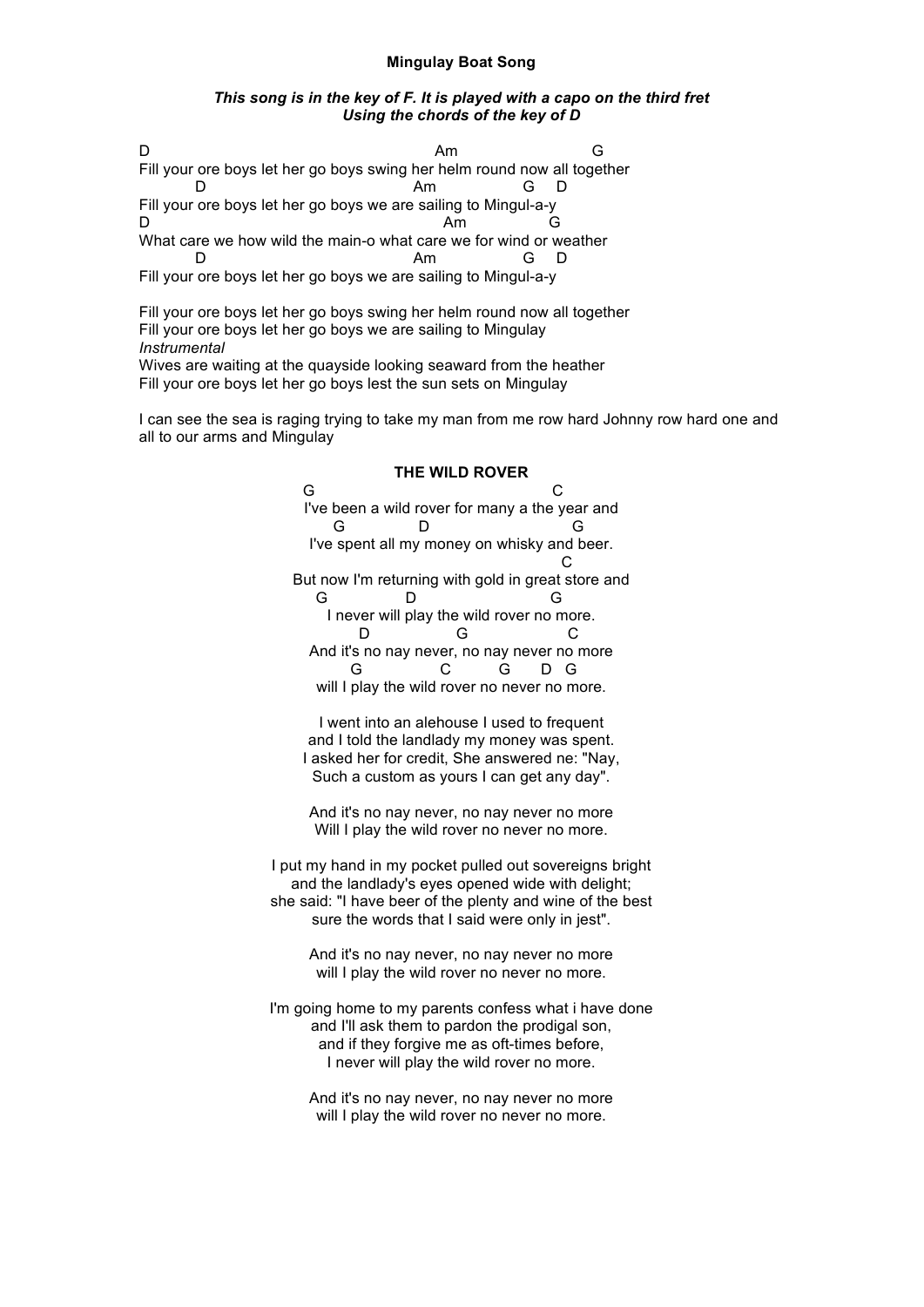# **WILD COLONIAL BOY**

D A There was a wild colonial boy, Jack Dunnague by name G D A D Of poor but honest parents he was born in Castlemaine D A He was his father's only hope, his mother's pride and joy G D A D And dearly did his parents love that wild colonial boy And it's.. **Chorus** D A Come away me heart 'is we'll roam the mountain side

 G D A Together we will plunder together we will die D A We'll wonder over valleys and gallop over plans G D A D For we scorn to live in slavery bound down with irons and chains D A When barely sixteen years of age he left his fathers home G D A A convict to Australia the prison hulks to roam D A G D They put him in the iron gang the government employ but near a mile of chain could A D

hold the wild colonial boy.

# **Chorus**

One day while he was riding along the riverside from out a big green gelly bush three horse police they did ride When those three troopers saw him Kelly, Davis and Fitzroy They thought that they could capture him, the wild colonial boy

**Chorus**

Surrender now Jack Dunnague you dare not risk a fight resign or die they cried for we have you in our sites he drew a pistol from his belt a gleam was in his eye I'll fight but not surrender cried the wild colonial boy **Chorus**

He fired at trooper Kelly and brought him to the ground And in return from Davis, he received a mortal wound A bullet pierced his heart while he lay firing at Fitzroy

And that was how they captured him, the wild colonial boy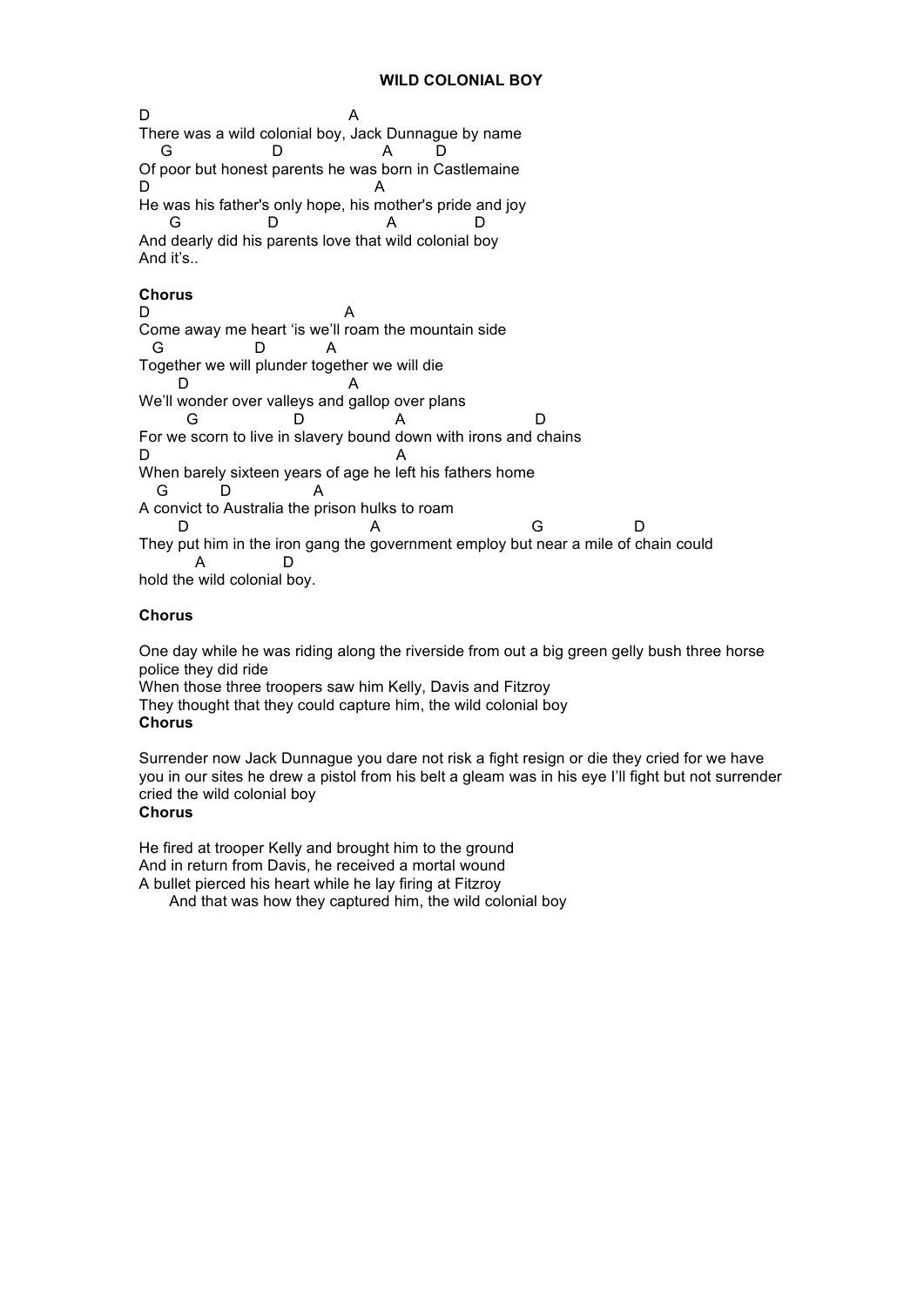**BANKS OF THE ROSES** D A D On the banks of the roses, my love and I sat down G D A D And I took out me fiddle to play me love a tune G D A Bm In the middle of the tune, O she sighed and she said D G D A D O Johnny, lovely Johnny, don't you leave me D A D O when I was a young man, I heard my father say G D A D He'd rather see me dead and buried in the clay G D A D Sooner than be married to any runaway G D A D By the lovely sweet banks of the roses

> On the banks of the roses, my love and I sat down And I took out me fiddle to play me love a tune In the middle of the tune, O she sighed and she said O Johnny, lovely Johnny, don't you leave me

Well then I am no runaway and soon I'll let them know That I can take the bottle or leave it alone And her Daddy that doesn't like it, he can keep his daughter home And young Johnny will go roving with another

> On the banks of the roses, my love and I sat down And I took out me fiddle to play me love a tune In the middle of the tune, O she sighed and she said O Johnny, lovely Johnny, don't you leave me

And when I get married, t'will be in the month of May When the leaves they are green and the meadows they are gay And Me and me true love can sit and sport and play On the lovely sweet banks of the roses

On the banks of the roses, my love and I sat down And I took out me fiddle to play me love a tune In the middle of the tune, O she sighed and she said O Johnny, lovely Johnny, don't you leave me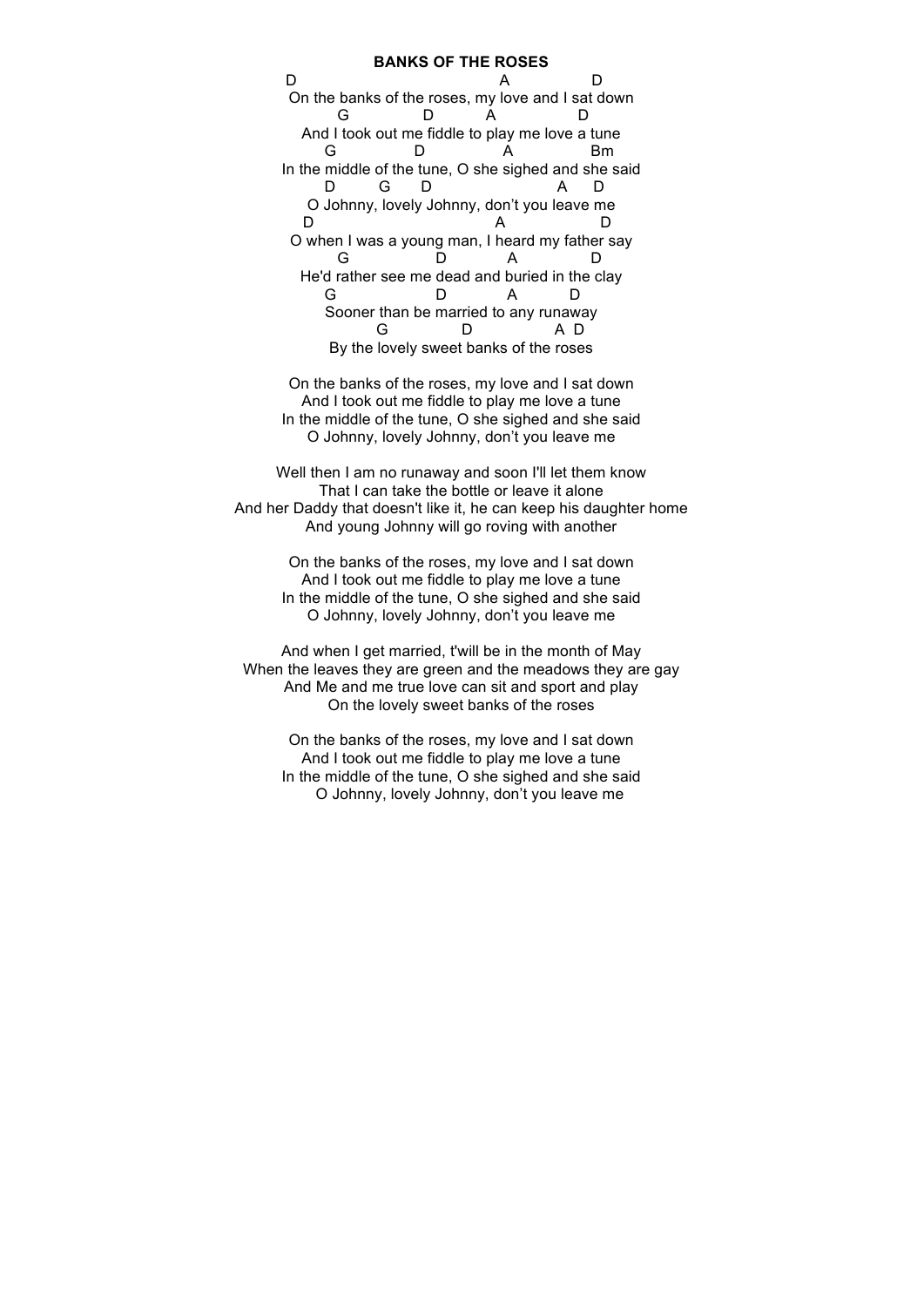D C G D Thunder and lightning is no lark G A When Dublin City is in the dark D G D So if you've any money, go up to the park A D And view the Zoological Gardens

D C G D We went out there to see the zoo

D G A We saw the lion and the kangaroo D G D There was he males and she-males of every hue A D Up in the Zoological Gardens

Thunder and lightning is no lark When Dublin City is in the dark So if you've any money go up to the park And view the Zoological Gardens

We went out there by Castleknock Says she to me "Sure, we'll court on the Lough"

Then I knew she was one of the rare old stock

From outside the Zoological Gardens

Thunder and lightning is no lark When Dublin City is in the dark So if you've any money go up to the park And view the Zoological Gardens

We went up there on our honeymoon Says she to me "If you don't come soon I'll have to get in with the hairy baboon" Up in the Zoological Gardens

Thunder and lightning is no lark When Dublin City is in the dark So if you've any money go up to the park And view the Zoological Gardens

Says she to me "It's seven o'clock And time for me to be changin' me frock For I long to see the old cockatoo" Up in the Zoological Gardens

Thunder and lightning is no lark When Dublin City is in the dark So if you've any money go up to the park And view the Zoological Gardens

Says she to me "Me lovely Jack Sure I'd love a ride on the elephant's back If you don't get out of that I'll give you such a crack" Up in the Zoological Gardens

Thunder and lightning is no lark When Dublin City is in the dark So if you've any money go up to the park And view the Zoological Gardens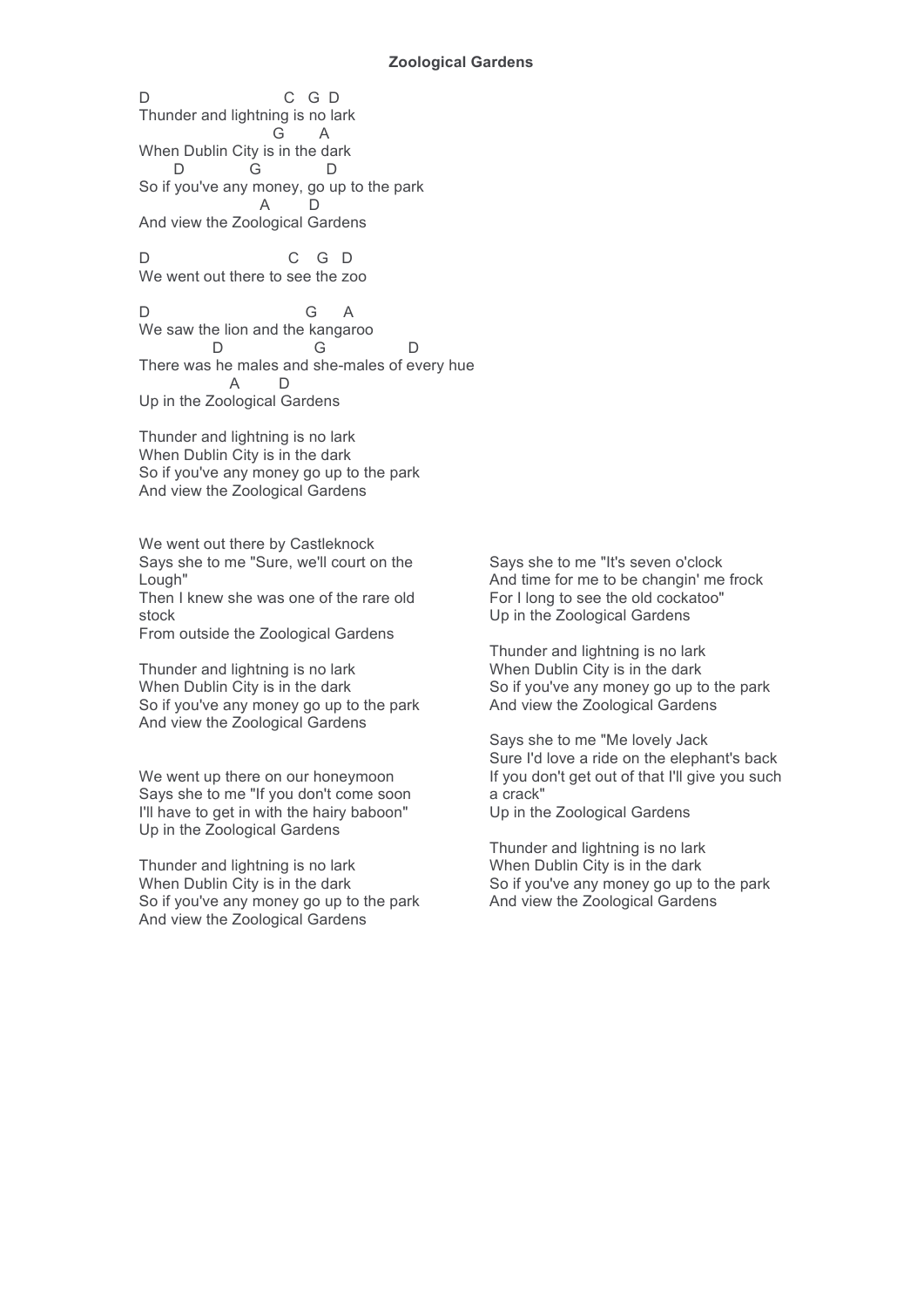Peggy Gordon D A G D *Oh, Peggy Gordon you are my darling* GD A *Come sit you down upon my knee* G D G D *Come tell to me the very reason* G D A D *Why I am slighted so by thee* 

 D G D *I'm so in love I can't deny it* G D A *My heart lies smothered in my breast* G D G D *It's not for you to let the world know*  G D A D *A troubled mind can find no rest* 

> *I did put my head to a cask of brandy It was my fancy I do declare For when I'm drinking I am thinking And wishing Peggy Gordon was here*

> *I wish I was away in Ingo Far across the briny sea Sailing o'er the deepest ocean Where love nor care never bother me*

*I wish I was in some lonesome valley Where womankind cannot be found Where all the birds had different voices and every moment a different tune*

*Oh, Peggy Gordon you are my darling Come sit you down upon my knee Come tell to me the very reason Why I am slighted so by thee*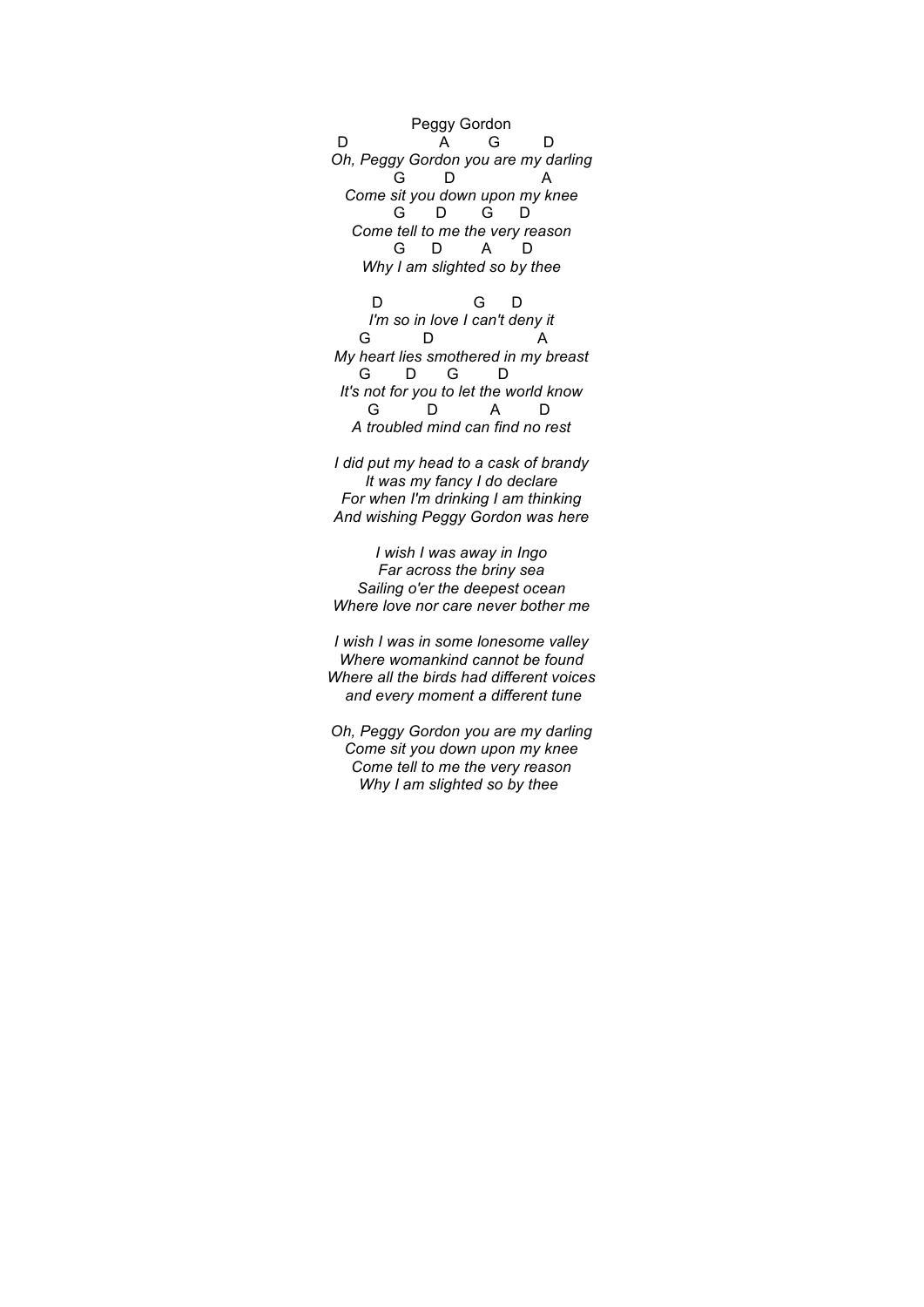G C In the year of our Lord Eighteen hundred and six G D We set sail from the grand Cobh of Cork, **G** C We were sailing away with a cargo of bricks C G D G For the grand City Hall of New York. Em Am D G We'd a wonderful craft, She was rigged fore and aft, And oh how Em Am D G the trade winds drove her, She had twenty-three masts C G D G And she stood to the blast, And we called her the Irish Rover. There was Barney McGee From the banks of the Lee, There was Hogan from County Tyrone. There was young Mick McGurk Who was scared stiff of work

And a chap from West Meath called Mellone.

There was Slugger O'Toole Who was drunk as a rule And fighting Bill Casey from Dover. And young Mick Maben from the banks of the Ben was skipper of the Irish Rover.

### *Chorus*

.

We had one million bags Of the best Sligo rags, We had two million barrels of coal We had three million bales Of old nanny goats tails we had million barrels of port' We had five million dogs And six million hogs, And seven million barrels of porter We had eight million sides of old blind horses hides aboard the Irish Rover.

Well we sailed seven years And the measles broke out, And the ship lost her way in a fog. And the whole of the crew was reduced unto two Just myself and the Captain's old dog.

Well the ship struck on a rock lord what shock it nearly turned right over.. It turned nine times around till the poor old dog was drowned We're the last of the Irish Rover.